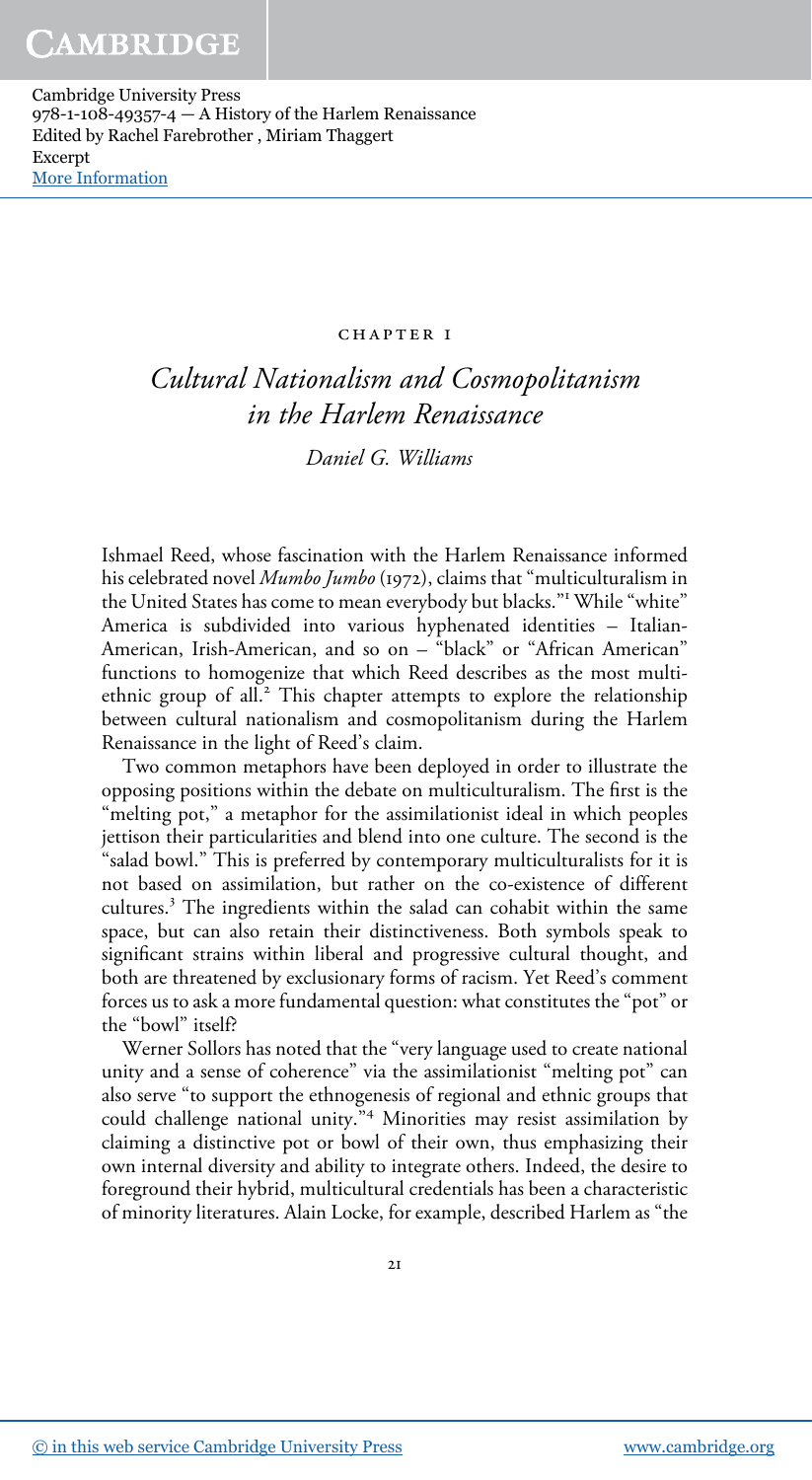22 DANIEL G. WILLIAMS

laboratory of a great race-welding" and attempted to capture its diversity in his seminal The New Negro (1925) anthology that seemed to offer a catalogue of the intra-ethnic diversity of African America.<sup>5</sup> In Harlem, African America was itself the "bowl" or "pot" with the potential to confer what Locke described as "culture-citizenship" on its members.<sup>6</sup> Later critics, such as Houston A. Baker, have described Locke's anthology as an unambiguously "nationalist" text, constructing within its diverse pages the sounds, songs, images, and signs of a distinctive African American "nation." 7

If The New Negro anthology seemed to gesture toward a form of "culture-citizenship," Locke's term also draws our attention to the lack of a distinctive territorial, linguistic, or political frame for African American claims to "nationhood." Indeed, the grounds on which Locke could make his famous statement of 1925 that "Harlem has the same role to play for the New Negro as Dublin has had for the New Ireland or Prague for the New Czechoslovakia" were somewhat unclear.<sup>8</sup> That sentence's first clause is often omitted. It reads: "Without pretense to their political significance." However, had Prague not become the capital city of the new Czechoslovakia in 1918 following the collapse of the Hapsburg Empire, and had Dublin not become the capital of the Irish Free State in 1922, what "role" precisely would these cities have played? Can cultural activity be seen to be "nationalist" if it is not projecting some form of political independent statehood? If their "political significance" is occluded, on what basis is the comparison between Harlem, Prague, and Dublin made? Given that African American nationalism could not lead to the kind of independent statehood achieved by Czechoslovakia and Ireland, did it in fact amount to what W. E. B. Du Bois described as "assimilation *through* self-assertion"; an emphasis on the "gift" or "contribution" that black America could make to the larger American nation?<sup>9</sup> Or, again adopting Du Bois, was the nationalism of the Harlem Renaissance primarily engaged in the "conservation" of the race; a cultural resistance to assimilation into the American melting pot?<sup>10</sup> The ways in which these questions were answered tell us much about the relationship between cultural nationalism and cosmopolitanism within the Harlem Renaissance.

# Black, Brown and Beige: Duke Ellington

In an article of 1934 entitled "Towards a Critique of Negro Music," Alain Locke called for "constructive criticism and discriminating appreciation"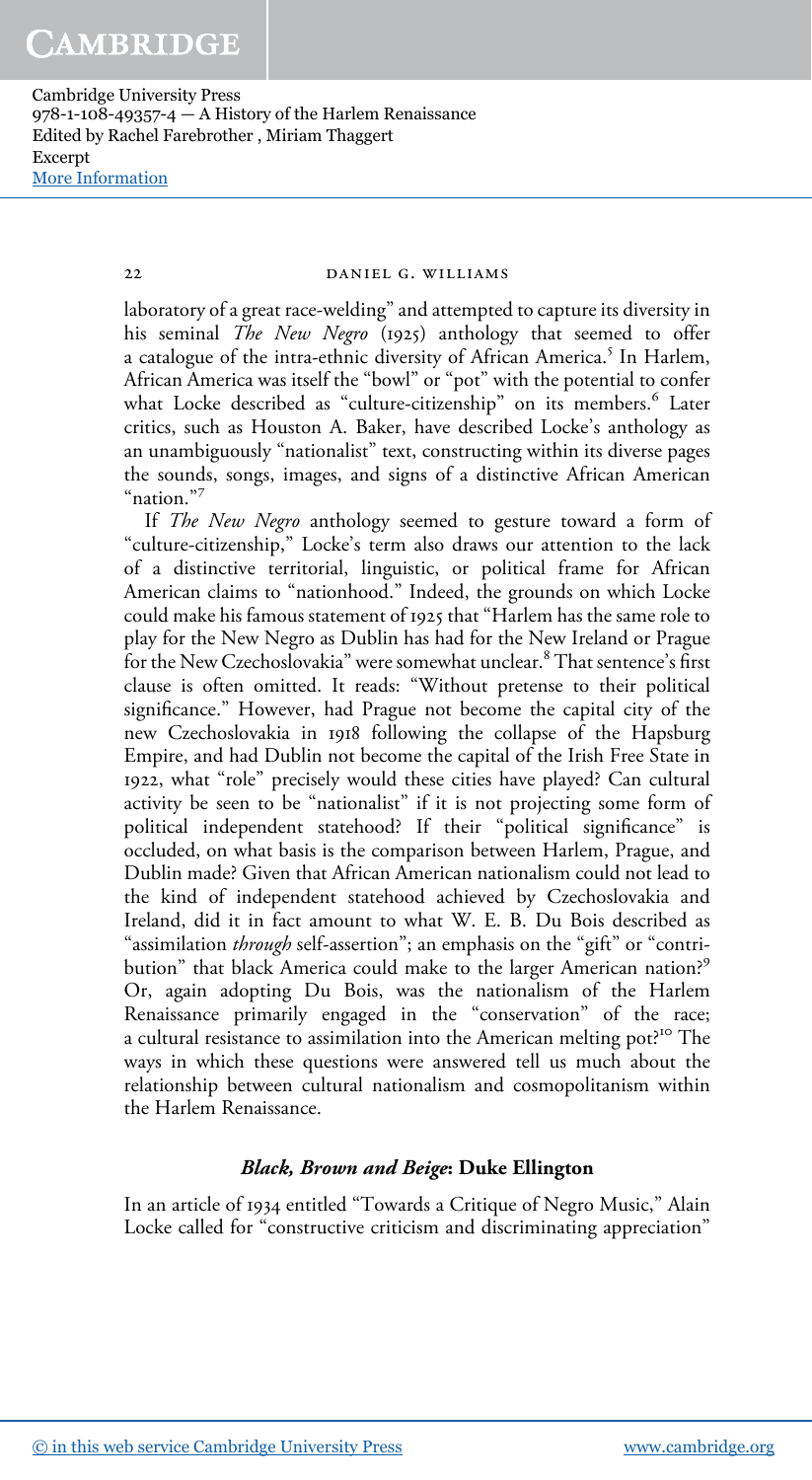# Cultural Nationalism and Cosmopolitanism 23

so that the standard of Negro music could be raised "far above the curbstone values of the market-place," making it "far more exacting than the easy favor of the multitude." <sup>11</sup> In both its aspirations for African American art and its denigration of "the multitude," Locke's article was a late expression of the cultural values informing the more conservative wing of the Harlem Renaissance. While writers such as Langston Hughes would seek to root their works in the lives of the "multitude," the dominant view had been established by writers such as James Weldon Johnson who famously prefaced his Book of American Negro Poetry (1922) by noting that the "final measure of the greatness of all peoples is the amount and standard of the literature and art they have produced," an argument reinforced by Locke who believed that the "greatest rehabilitation" of the "Negro" would be "in terms of his artistic endowments and cultural contributions."<sup>12</sup> In the "Foreword" to *The New Negro*, Locke emphasized that "nine-tenths" of the "voluminous literature" on the Negro is "about" rather than "of" him, and encouraged a shift from external observation to "the internal world" of "artistic self-expression."<sup>13</sup> Sitting among the capacity crowd of 3,000 at Carnegie Hall on January 23, 1943, listening to Duke Ellington perform his new forty-five minute "tone parallel to the History of the American Negro" entitled Black, Brown and Beige at a benefit concert for Russian War Relief, Locke might have considered that the cultural aspirations that had informed his writings for over twenty years had now been realized.<sup>14</sup> For, in keeping with Locke's desire for a shift of perspective from external observation to internal exploration, Ellington described the composition as an attempt to

rescue Negro music from well-meaning friends. ... All arrangements of historic American Negro music have been made by conservatory-trained musicians. ... It's time a big piece of music was written from the inside by a Negro.<sup>15</sup>

To compose "from the inside" did not, however, require conformity to pre-ordained conceptions of what African American culture should be.

Indeed, the reviews of Ellington's most ambitious composition fell short of the "constructive criticism" that Locke desired, partly because it was deemed to be insufficiently authentic. The young white editor of *Jazz* magazine, Bob Thiele, felt that the "over rich layer of cake and ideas and tones" manifest in Black, Brown and Beige were "in direct opposition to the fundamentals of jazz." <sup>16</sup> Record producer, talent scout, and promoter of African American music John Hammond agreed in asking whether the Duke was "deserting jazz," and in wondering why Ellington would seek to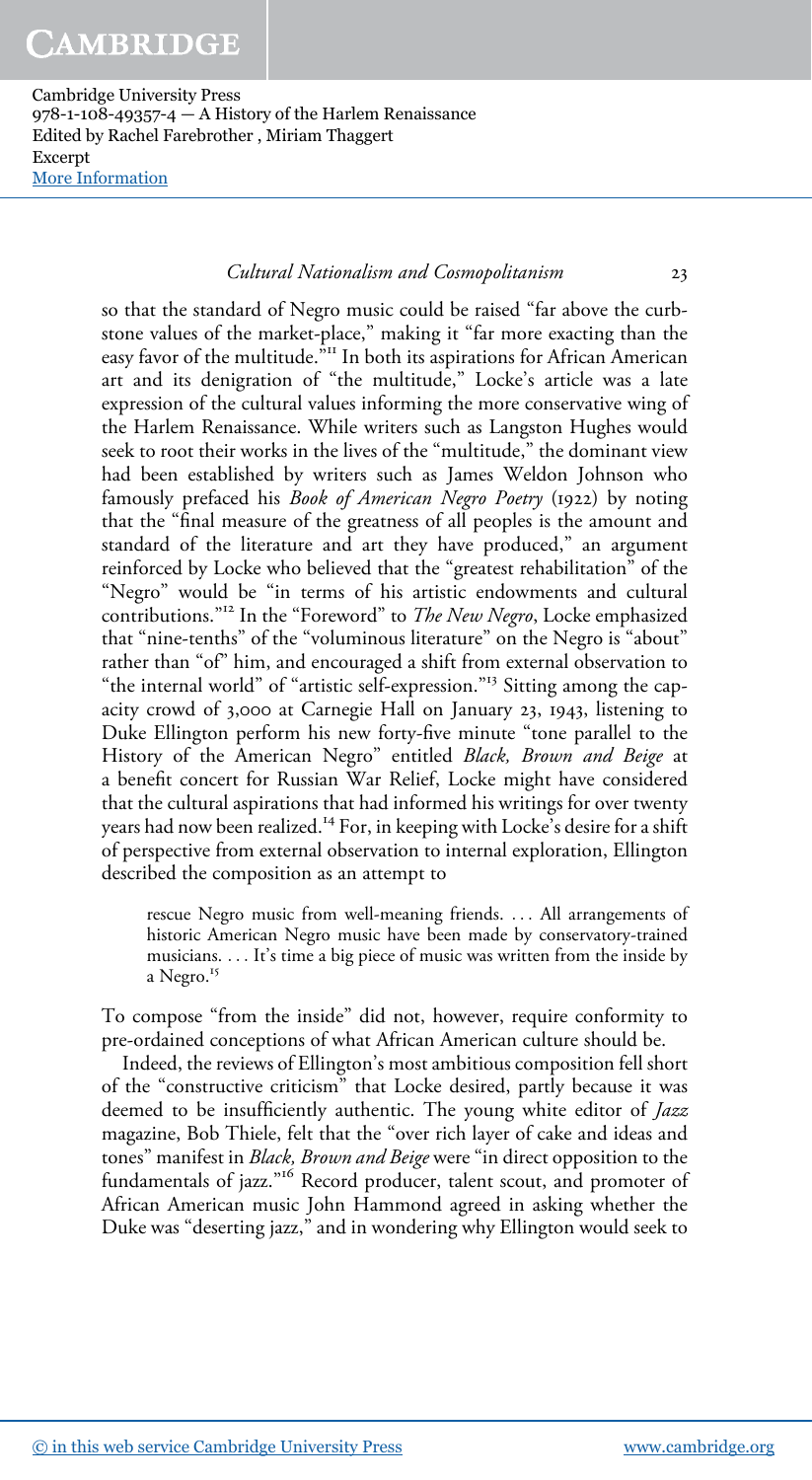24 DANIEL G. WILLIAMS

"tamper with the blues form" in such a way that he "alienated a good part of the dancing public." In hoping that Ellington "would be able to find himself again" sometime in the future, Hammond alludes to the fact that Ellington was well established by 1943.<sup>17</sup> Having moved from Washington, DC to New York in 1923, Ellington and his orchestra had become associated with Harlem to the extent that Langston Hughes recalled that when he "first came up out of the Lennox Avenue subway" he instinctively "looked around in the happy sunlight to see if I saw Duke Ellington on the corner of 135th street.<sup>318</sup> Black, Brown and Beige was a late product of the Harlem Renaissance, begun in 1930 as an "opera" named "Boola" inspired by wide reading in the works of Alain Locke, Joel A. Rogers, and others that Ellington claimed was best "concealed" as the "heavily underlined paragraphs about the exploits of Nat Turner and Denmark Vesey" would not add to his "popularity in Arkansas, say." <sup>19</sup> By desiring that Ellington should "find himself again," John Hammond was exposing his ignorance of Ellington's long-standing ambitions, and unconsciously foregrounding the cultural straitjacket in which African American musicians were expected to operate by the predominantly white commentariat.<sup>20</sup>

What Hammond described as Ellington's "tampering" is most prominent in the final part of the "Brown" movement, where Betty Roche's vocal lament, written by Ellington, is a series of negations:

> The Blues, The Blues ain't, The Blues ain't nothing, The Blues ain't nothin' like nothin' I know.<sup>21</sup>

Roche's singing is almost rubato, and the piece certainly "ain't nothin' like" a blues until Ben Webster enters on tenor saxophone, but even then the harmonic structure oscillates between the keys of C minor and D flat and, as Harvey G. Cohen notes, "there is no relief, no spirited reprise of the tonic chord" at the end of "The Blues" as would be typical of a big-band performance.<sup>22</sup> Ambiguity and alienation are the dominant moods evoked, and this reflects the veiled message with which Ellington introduced his second movement. "The Blues" he announced, resulted from "the many love triangles that developed in the life of the great Negro heroes of the Spanish-American War." <sup>23</sup> There is little in the music that evokes the battle of San Juan Hill, but the idea that the blues was created by returning heroes rather than rural folk musicians was a subtle critique of those, such as John Hammond, who located the roots of African American music in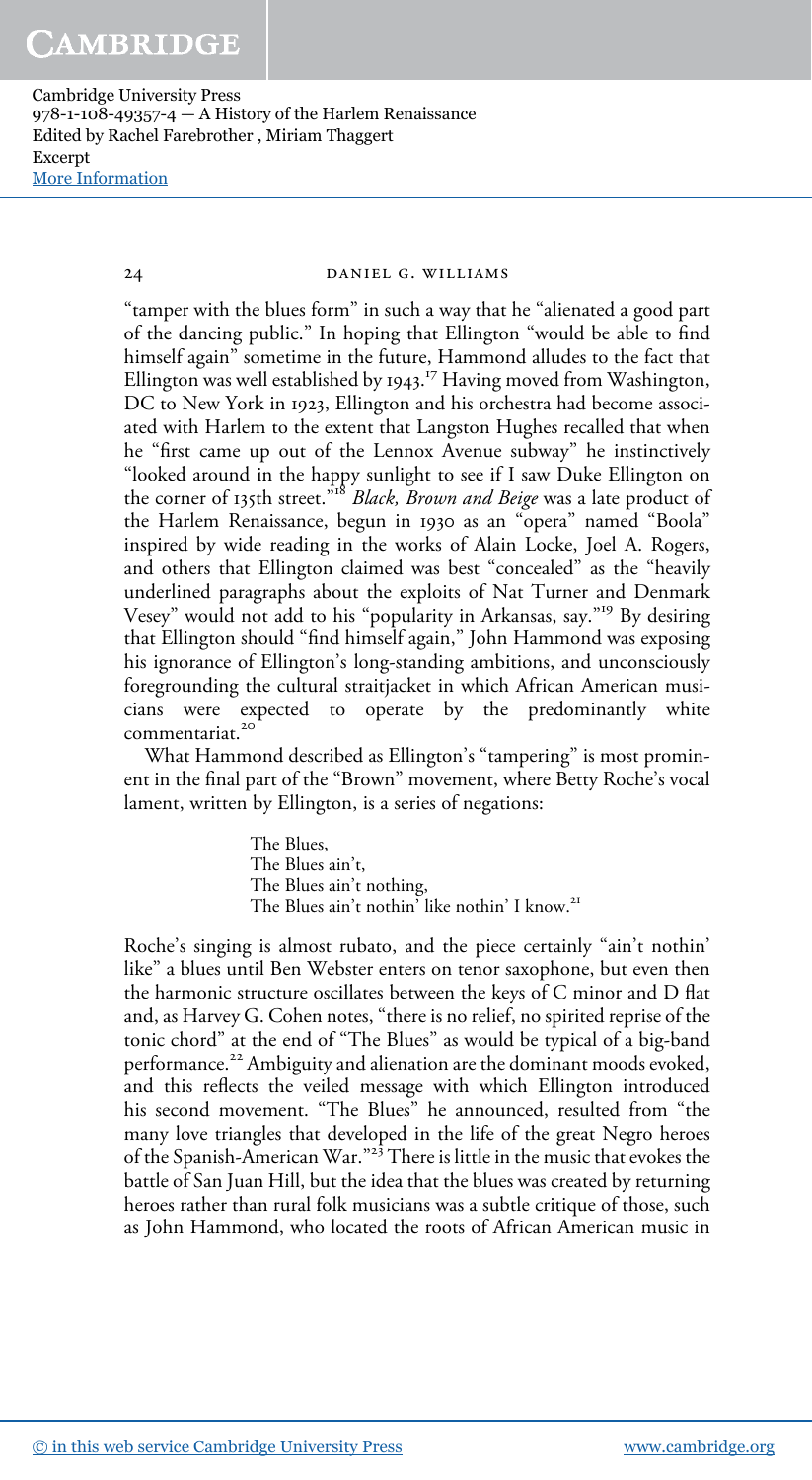# Cultural Nationalism and Cosmopolitanism 25

the rural south. Ellington was surely also addressing wartime ideological considerations, not least the "Double V" campaign which called for a simultaneous struggle against fascism abroad and racism at home. In introducing "Beige," Ellington was more explicit in his description of African American disaffection. He clothed his social critique in a patriotic "veneer" that is perhaps similar to the aesthetic primitivism that, he suggests, hid the reality of African American lives. If Alain Locke advocated a shift from writing "about" to being "of" the African American community, then Ellington's interpretation of the Harlem Renaissance "from the inside" encouraged his audience to question surface appearances:

The first theme of our third movement is the inculcation, or the veneer that we chip off as we get closer and find that all these people who are making all this noise and responding to the tom toms, are only a few people making a living, and they're backed really by people who, many don't have enough to eat and a place to sleep, but work hard and see that their children are in school. The Negro is rich in education. And it develops until we find ourselves, today, struggling for solidarity, but just as we are about to get our teeth into it, our country is at war and in trouble again, and as before, we, of course, find the black, brown, and beige right in there for the red, white, and blue.<sup>24</sup>

To "chip off" the "veneer" is to remove the primitivist mask imposed upon African Americans (including Ellington himself, whose compositions were described as "jungle music" in the 1920s) to reveal the inner lives of individuals; a shift, in Locke's terms, from speaking "about" a people at a distance of alleged objectivity, to manifesting "the internal world" of "artistic self-expression."<sup>25</sup> If a surface "veneer" might render all pieces of furniture homogeneously alike, to chip it away would entail revealing the diverse gradations of color. Culturally, this act of "chipping" may be seen embodied in the transition that takes us from Paul Whiteman's performance of his "symphonic jazz" by an all-white ensemble at Carnegie Hall in 1928, to Ellington's performance of Black, Brown and Beige with an African American ensemble at the same venue in 1943. <sup>26</sup> Having removed the veneer, however, the description of what is revealed in the second half of the quotation from Ellington is ambiguous. The patriotic expression of fighting for a common cause is clear enough, but to equate the "black, brown and beige" with the "red, white and blue" seems to suggest national distinctiveness; it is as though below the surface propaganda promoting wartime unity, African Americans have a nation and flag of their own. Duke Ellington's son, Mercer, recalled that Black, Brown and Beige was his father's criticism "of his own race, and their prejudices within itself. There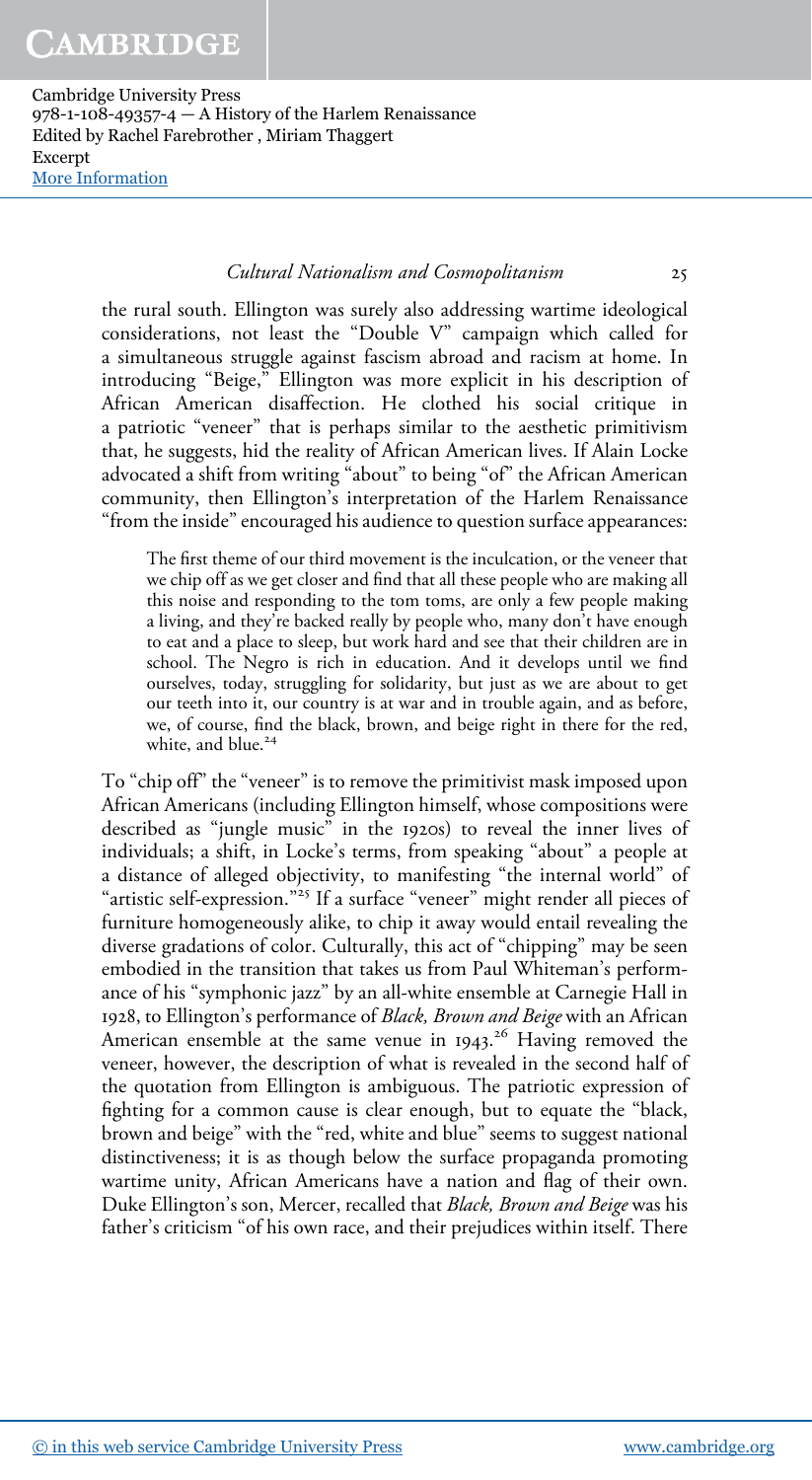26 DANIEL G. WILLIAMS

were these different castes: the black, the brown or tan ones and the ones light enough to pass for white." <sup>27</sup> David Schiff suggests that the title "might simply be a description of the range of flesh tones in the Ellington Orchestra, or it might stand for the entire nonwhite population of the planet." <sup>28</sup> Yet Ellington himself said in 1956 that the title referred to a "state of mind, not the color of the skin," explaining that the self-image of African Americans "gradually ... got lighter" after emancipation, "but it never got quite white." <sup>29</sup> Do the three shades of Ellington's title represent a sequence of increasing assimilation and acceptance in an American melting pot, or do they co-exist within an African American crucible? Is the "Black Brown and Beige" a diachronic sequence marking a development over time, or a synchronic spectrum of coexisting colors in the present? These questions speak to one of the key tensions that define the literature and culture of the Harlem Renaissance.

## In Solution: Jean Toomer

In the works of Ellington's fellow-Washingtonian, Jean Toomer, the "black, brown and beige" would represent a diachronic sequence; an inevitable process of racial and cultural intermingling. Duke Ellington's claim in 1943 that his movement "Black" sought to "chip off" the primitivist "veneer" imposed on African American culture by those people "making all this noise and responding to the tom toms," was a late expression of a widespread desire – informed by Freudian explorations of the psyche and anthropological excavations of "buried cultures" – to "dig up" historical roots, or to return to a "repressed" past existing beneath the shiny surfaces of modernity.<sup>30</sup> Toomer produced a template for this process of probing and revelation in his novel *Cane* of 1923. *Cane*, as has been well documented, was the product of a "visit to Georgia" where Toomer "heard folksongs come from the lips of Negro peasants. ... And a deep part of my nature, a part that I had repressed, sprang suddenly to life and responded to them."<sup>31</sup> The first third of the multigenre novel seeks to probe this "repressed" dimension of the self, for it is set in the South, and largely seen through the eyes of a narrator who, like the author, is a northerner who repeats the urban African American's journey "to the soil of his ancestors." He shares the story of "Fern" with a northern audience "against the chance that you might happen down that way." <sup>32</sup> The whole section is pervaded by a sense of tropical otherness, dominated by erotic and primitivized female characters with the opening of the first story, "Karintha,"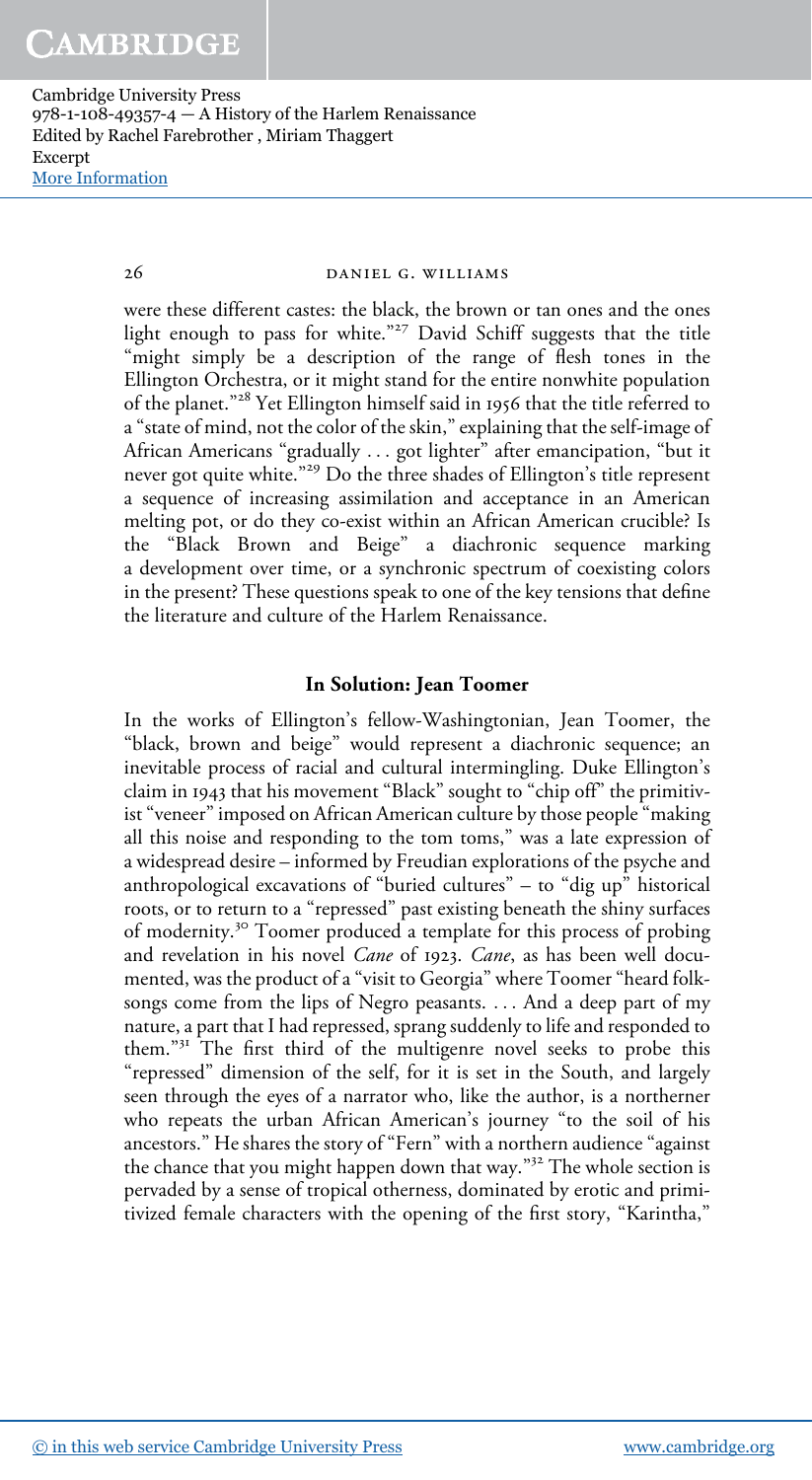## Cultural Nationalism and Cosmopolitanism 27

setting the tone: "Her skin is like dusk on the eastern horizon / ... When the sun goes down." 33

The second section shifts to an urban, vibrant world of "jazz songs and love, thrusting unconscious rhythms" into the rather sterile, urban North represented by "the white and whitewashed wood of Washington."34 Ellington seems to be a presence here in the figure of the pianist "Dan" who "turns to the piano and glances through a stack of jazz music sheets" before creating a music that is both modernist and primitivist, and is evoked phonetically as "Ji-ji-bo, JI-JI-BO!"; the music of a "crude new life" that is Negro only "in the boldness of its expression." <sup>35</sup> The final section seeks to offer a synthesis in the form of "Kabnis," a northern intellectual returning to his southern roots in Georgia where, in Father John, he encounters the "dead blind father of a muted folk who feel their way upward to a life that crushes or absorbs them." <sup>36</sup> African American culture seems to have no distinctive future of its own in Cane, a novel conceived by Toomer as a "swan-song" to African American cultural distinctiveness.<sup>37</sup>

Toomer described himself as having "seven blood mixtures: French, Dutch, Welsh, Negro, German, Jewish, and Indian." Drawing on this multi-ethnic background, he envisaged a future transcendence of cultural differences:

[T]he Negro is in solution ... . If one holds his eyes to individuals and sections, race is starkly evident, and racial continuity seems assured. One is even led to believe that the thing we call Negro beauty will always be attributable to a clearly defined physical source. But the fact is, that if anything comes up now, pure Negro, it will be a swan-song.<sup>38</sup>

For Toomer, African America is "in solution," facing absorption but not yet wholly dissolved and therefore still available for exploration and documentation. The stories of Karintha and Fern he noted, were "derived from a sense of fading, from a knowledge of my futility to check solution."<sup>39</sup>

Sadness and melancholia are the dominant moods that pervade the novel. Judith Butler argues that gender identity – especially among those who identify as heterosexual – is melancholic. In repressing queer leanings the heterosexual constructs an identity that is socially permissible, but is haunted by that loss and repression.<sup>40</sup> Anne Anlin Cheng adapts this argument for racial identity, noting that the binary black/white terms in which race is understood in the USA results in the marginalization of interracialism which remains in the nation's repressed memory.<sup>41</sup> Cane enacts such forms of marginalization, perhaps most explicitly in the story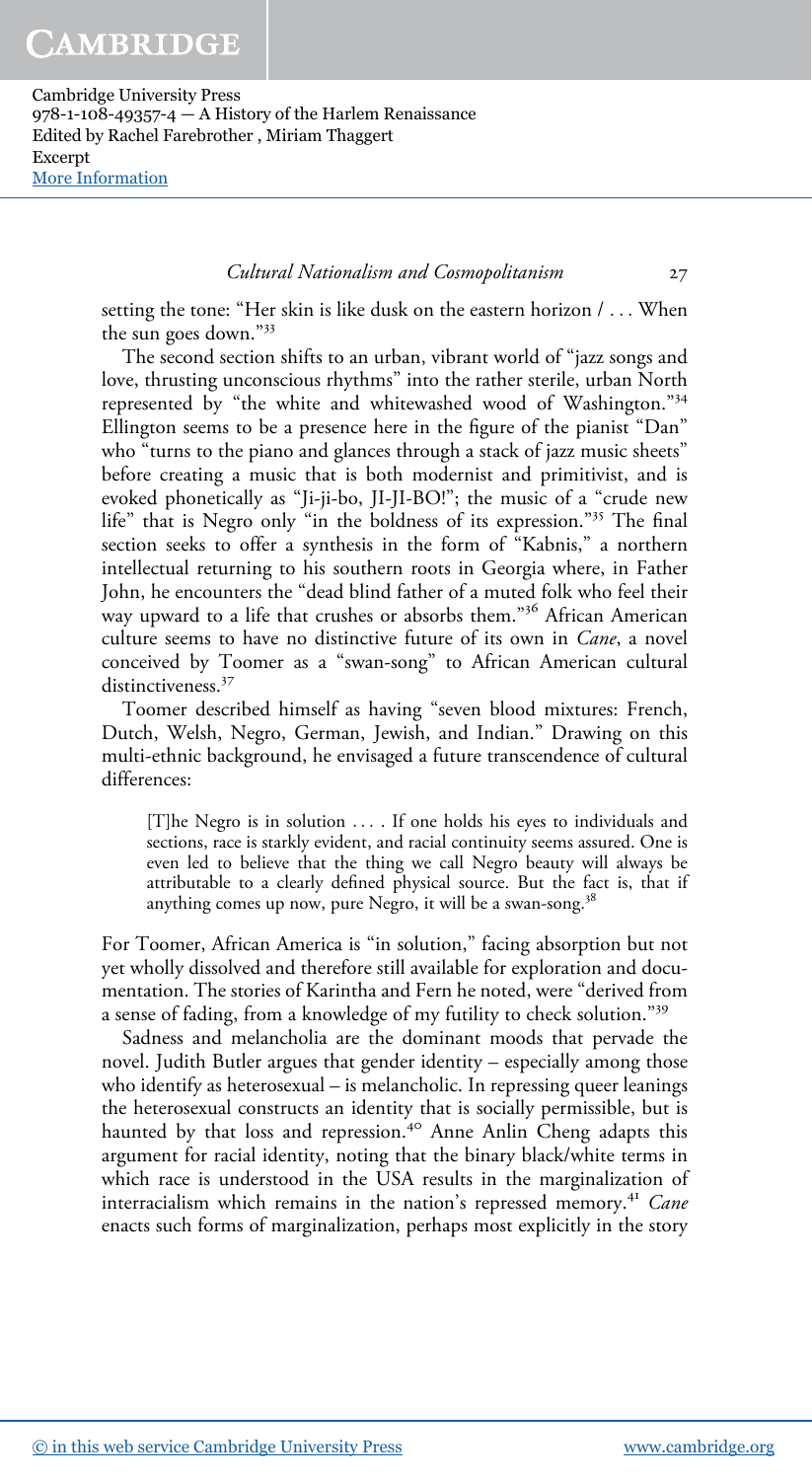28 DANIEL G. WILLIAMS

of "Becky" who gives birth to "mulatto" boys and is ostracized as a scapegoat by both white and black communities. Scenes of lynching in Cane also foreground the extent to which the color line is violently policed and the prospect of interracial relationships regarded impermissible. In the final section, any hope for an integrated future, suggested as the "soft belly of a pregnant Negress, throbs evenly against the torso of the South," is undercut by an earlier description of white lynchers murdering a mother for attempting to hide her husband, before impaling her living black fetus to a tree.<sup>42</sup> Robyn Wiegman argues that "the lynch scenario" in literature forces a recognition of "the symbolic force of the white mob's activity as a denial of the black man's newly articulated right to citizenship."<sup>43</sup> This is the case in *Cane*, though here the psychic effects of lynching permeate even the most intimate of relationships, as in "Portrait of Georgia":

> Hair – braided chestnut, coiled like a lyncher's rope, Eyes – fagots, Lips – old scars, or the first red blisters, Breath – the last sweet scent of cane, And her slim body, white as the ash of black flesh after flame. 44

In its fusion of two people, a white woman and a lynched black male, the poem seeks to construct a new identity after trauma. George Hutchinson argues that the poem "embodies both a union of black male and white female and the terrifying method of exorcising that union to maintain a racial difference the poem linguistically defies." <sup>45</sup> This is a shrewd reading, suggesting that the logic of the poem could take us toward an intensified division of the races, or a potential union. *Cane* continually testifies to the terrible consequences of crossing the color line, as embodied in the isolated lives of mixed-race characters such as Fern and Esther. Yet the novel's narratives continually seek to cross the racial boundary.

"Bona and Paul" is an interesting meditation on such crossing, a story said to be based on a relationship between Toomer and a young woman that came to an end due to rumors of his African American ancestry.<sup>46</sup> In its emphasis on gradations of color, the story seems to reach aesthetically toward a world beyond the binary of black and white. Art is a "pale purple facsimile of a red-blooded Norwegian," Paul's "dark" skin turns "rosy" with embarrassment as the "white" skins and surfaces turn "crimson" and "greys" become "lavender" in the sunset.<sup>47</sup> Yet, while the story aims to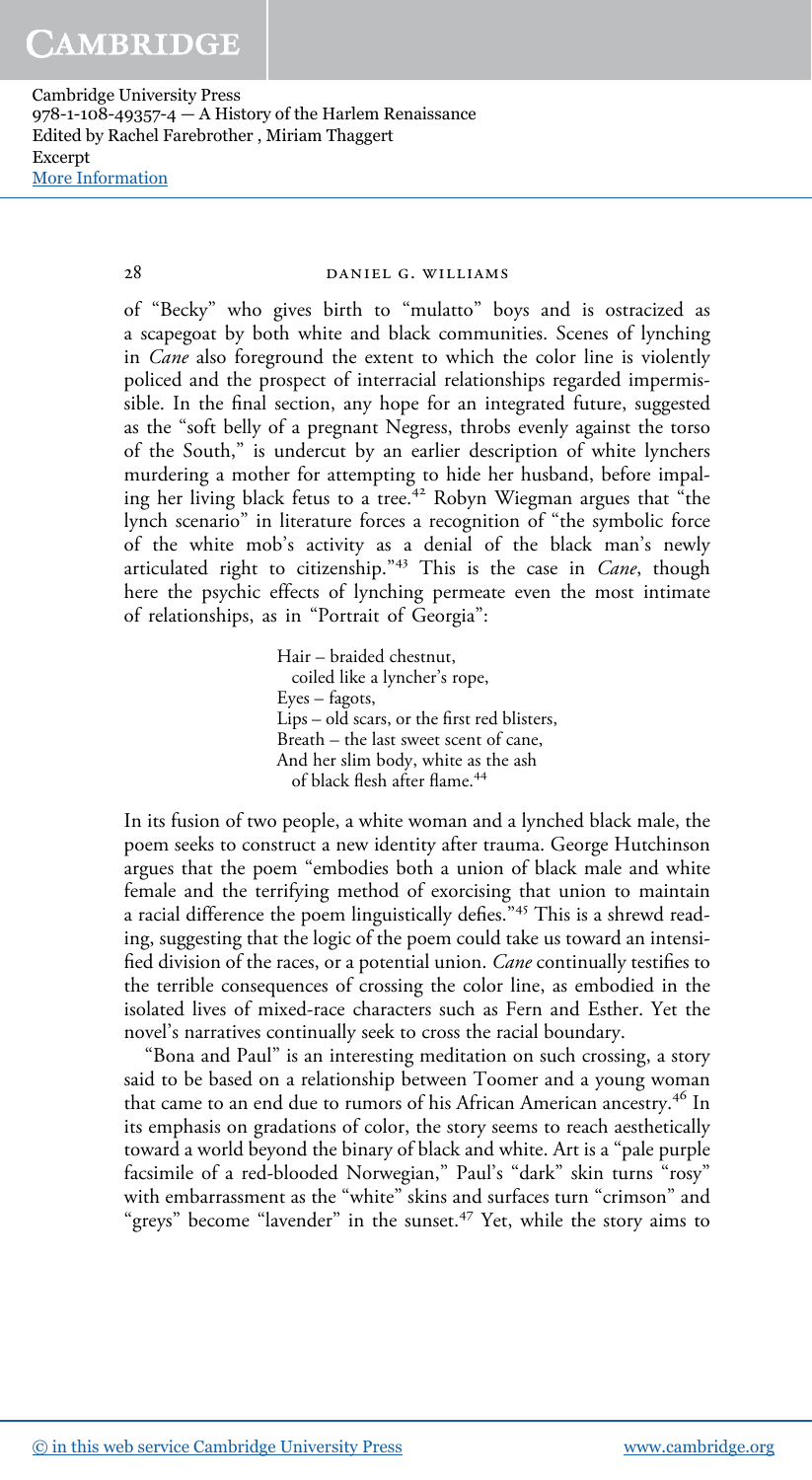Cultural Nationalism and Cosmopolitanism 29

transcend racial binaries, it also enacts the effects of American racial hierarchies:

Suddenly he knew that people saw, not attractiveness in his dark skin, but difference. Their stares, giving him to himself, filled something long empty within him, and were like green blades sprouting in his consciousness.<sup>48</sup>

Paul finds his potential multicultural identity replaced by an awareness that his "black" ancestry is his "cloudy, but real" self. While others ask whether he is "a Spaniard, and Indian, and Italian, a Mexican, a Hindu or a Japanese," Paul finds the possibility of sustaining several simultaneous identities increasingly difficult.<sup>49</sup> It seems that to be American is to face a racial division, and to be forced to embrace one's "real" race on either side of that black and white binary.

Walter Benn Michaels reads the story as a manifestation of a shift that he traces from the "progressive nationalism" of the late nineteenth- and early twentieth-centuries to the nativism of the 1920s. The "Progressive nationalism" of the earlier period entailed a hierarchy of races and desired the assimilation of racial "others" into a dominant national culture. By contrast, 1920s nativism was plural and anti-assimilationist. "Bona and Paul" reflects the logic of the shift from progressive racism to nativism in that it depicts a process by which the "mulatto vanishes" by "being made black." The desire "not to produce mulattoes," notes Benn Michaels, "is fulfilled by the assertion that there are no mulattoes. And the discovery that there are no mulattoes marks the literally definitive defeat of the melting pot."<sup>50</sup> Michaels's argument is supported in historical terms by the fact that the term "mulatto" was removed from US census forms in 1920. <sup>51</sup> Yet Toomer resisted forms of nativism, and *Cane* is therefore an odd choice of text for exemplifying the alleged shift from assimilationism to nativist pluralism in the 1920s. In its evocation of the in-between states of dusk and twilight and its focus on characters of mixed race, *Cane* gestures toward a form of identity beyond black and white. Toomer imagined himself to belong to a "new race" that "is neither white nor black nor red nor brown."<sup>52</sup> Far from marking the "death of the melting pot," Toomer's work may be read as one of the most advanced forms of its articulation. In conceiving of African Americans "in solution," Toomer ultimately denied that he had any black ancestry, and refused to be advertised as a "Negro" writer. There is some legitimacy, then, to Henry Louis Gates Jr.'s claim that in this denial of his African American self, Toomer exemplified the assimilationist consequences of his universalist vision.<sup>53</sup>